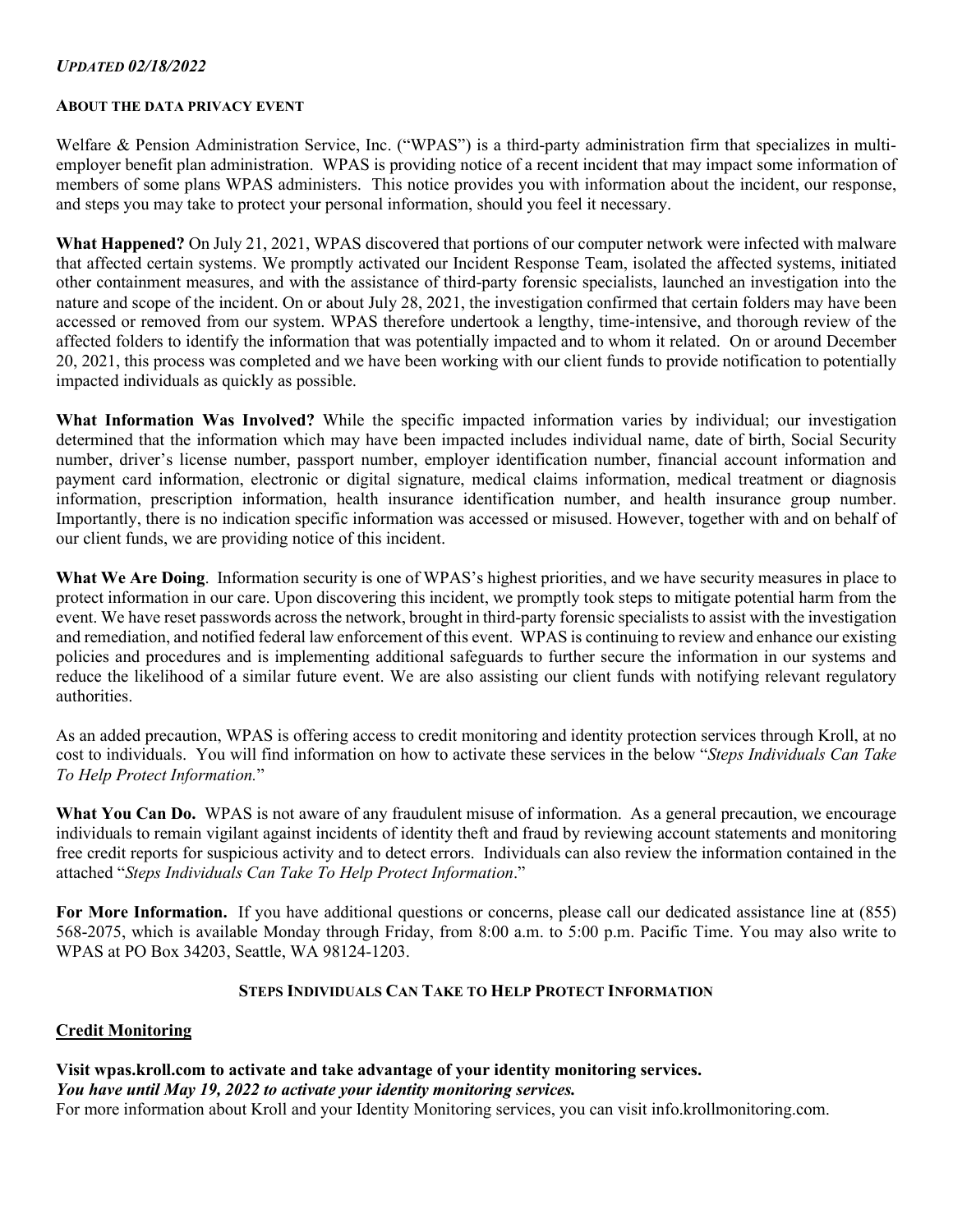#### **Monitor Accounts**

Under U.S. law, a consumer is entitled to one free credit report annually from each of the three major credit reporting bureaus, Equifax, Experian, and TransUnion. To order your free credit report, visit www.annualcreditreport.com or call, toll-free, 1-877-322-8228. You may also directly contact the three major credit reporting bureaus listed below to request a free copy of your credit report.

Consumers have the right to place an initial or extended "fraud alert" on a credit file at no cost. An initial fraud alert is a 1 year alert that is placed on a consumer's credit file. Upon seeing a fraud alert display on a consumer's credit file, a business is required to take steps to verify the consumer's identity before extending new credit. If you are a victim of identity theft, you are entitled to an extended fraud alert, which is a fraud alert lasting seven years. Should you wish to place a fraud alert, please contact any one of the three major credit reporting bureaus listed below.

As an alternative to a fraud alert, consumers have the right to place a "credit freeze" on a credit report, which will prohibit a credit bureau from releasing information in the credit report without the consumer's express authorization. The credit freeze is designed to prevent credit, loans, and services from being approved in your name without your consent. However, you should be aware that using a credit freeze to take control over who gets access to the personal and financial information in your credit report may delay, interfere with, or prohibit the timely approval of any subsequent request or application you make regarding a new loan, credit, mortgage, or any other account involving the extension of credit. Pursuant to federal law, you cannot be charged to place or lift a credit freeze on your credit report. To request a security freeze, you will need to provide the following information:

- 1. Full name (including middle initial as well as Jr., Sr., II, III, etc.);
- 2. Social Security number;
- 3. Date of birth;
- 4. Addresses for the prior two to five years;
- 5. Proof of current address, such as a current utility bill or telephone bill;
- 6. A legible photocopy of a government-issued identification card (state driver's license or ID card, etc.); and
- 7. A copy of either the police report, investigative report, or complaint to a law enforcement agency concerning identity theft if you are a victim of identity theft.

Should you wish to place a credit freeze, please contact the three major credit reporting bureaus listed below:

| Equifax                                  | <b>Experian</b>                | <b>TransUnion</b>                                                 |
|------------------------------------------|--------------------------------|-------------------------------------------------------------------|
| https://www.equifax.com/personal/credit- |                                | https://www.transunion.com/credit-                                |
| report-services/                         | https://www.experian.com/help/ | help                                                              |
| 888-298-0045                             | 1-888-397-3742                 | 833-395-6938                                                      |
| Equifax Fraud Alert, P.O. Box 105069     |                                | Experian Fraud Alert, P.O. Box   TransUnion Fraud Alert, P.O. Box |
| Atlanta, GA 30348-5069                   | 9554, Allen, TX 75013          | 2000, Chester, PA 19016                                           |
| Equifax Credit Freeze, P.O. Box 105788   |                                | Experian Credit Freeze, P.O. TransUnion Credit Freeze, P.O.       |
| Atlanta, GA 30348-5788                   | Box 9554, Allen, TX 75013      | Box 160, Woodlyn, PA 19094                                        |

## **Additional Information**

You may further educate yourself regarding identity theft, fraud alerts, credit freezes, and the steps you can take to protect your personal information by contacting the consumer reporting bureaus, the Federal Trade Commission, or your state Attorney General. The Federal Trade Commission may be reached at: 600 Pennsylvania Avenue NW, Washington, DC 20580; www.identitytheft.gov; 1-877-ID-THEFT (1-877-438-4338); and TTY: 1-866-653-4261. The Federal Trade Commission also encourages those who discover that their information has been misused to file a complaint with them. You can obtain further information on how to file such a complaint by way of the contact information listed above. You have the right to file a police report if you ever experience identity theft or fraud. Please note that in order to file a report with law enforcement for identity theft, you will likely need to provide some proof that you have been a victim. Instances of known or suspected identity theft should also be reported to law enforcement and your state Attorney General. This notice has not been delayed by law enforcement.